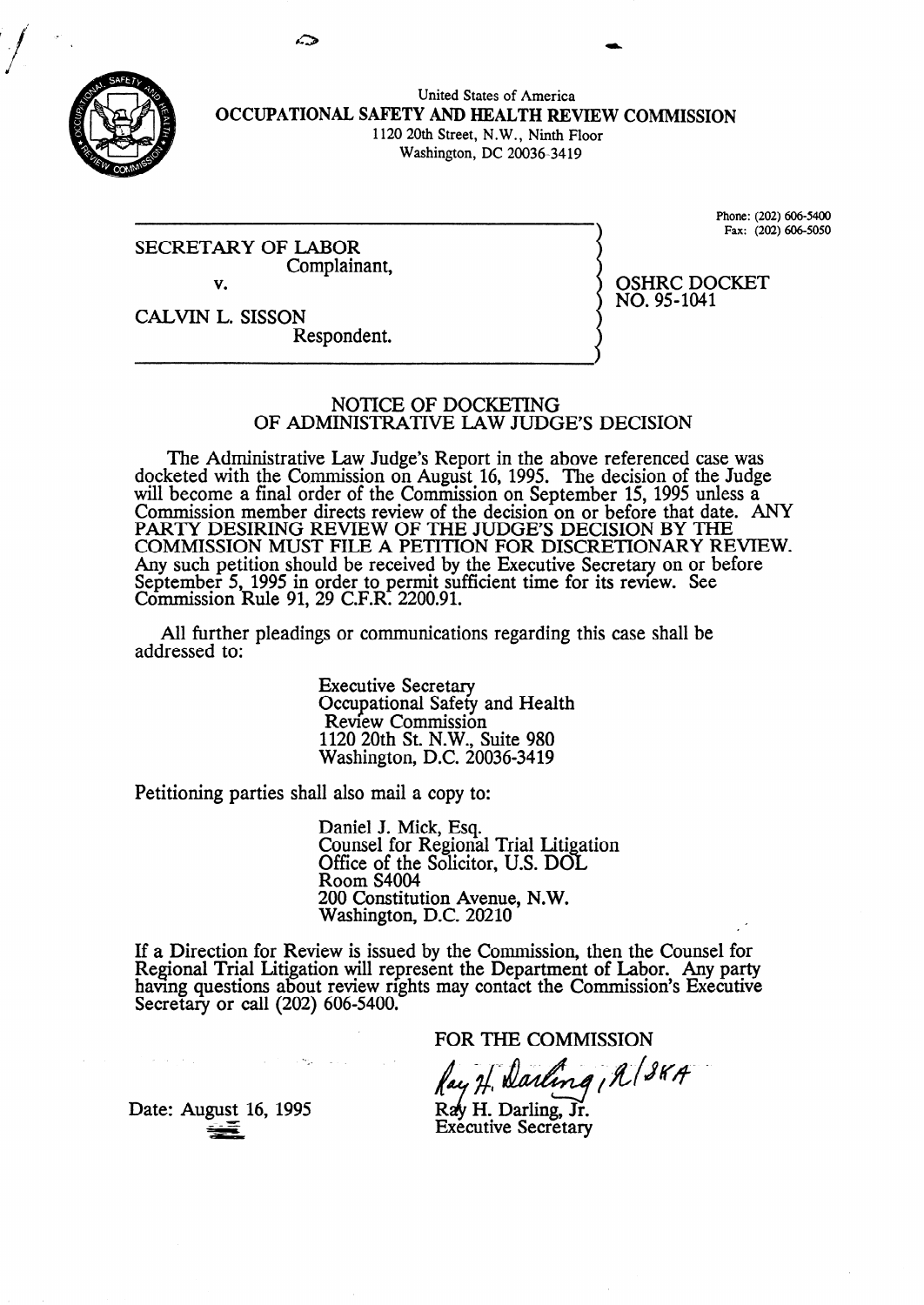# **DOCKET NO. 95-1041**

# NOTICE IS GIVEN TO THE FOLLOWING:

فمسا

 $\left(\right)$ 

 $\sim 10^{-1}$  and

Benjamin T. Chinni<br>Associate Regional Solicitor<br>Office of the Solicitor, U.S. DOL<br>Federal Office Building, Room 881<br>1240 East Ninth Street<br>Cleveland, OH 44199

Penny L. Sisson<br>Calvin L. Sisson<br>PO Box 867 North Olmstead, OH 44070

Nancy J. Spies<br>Administrative Law Judge<br>Occupational Safety and Health<br>Review Commission 1365 Peachtree St., N. E. Suite 240 Atlanta, GA 30309 3119

00103543211:05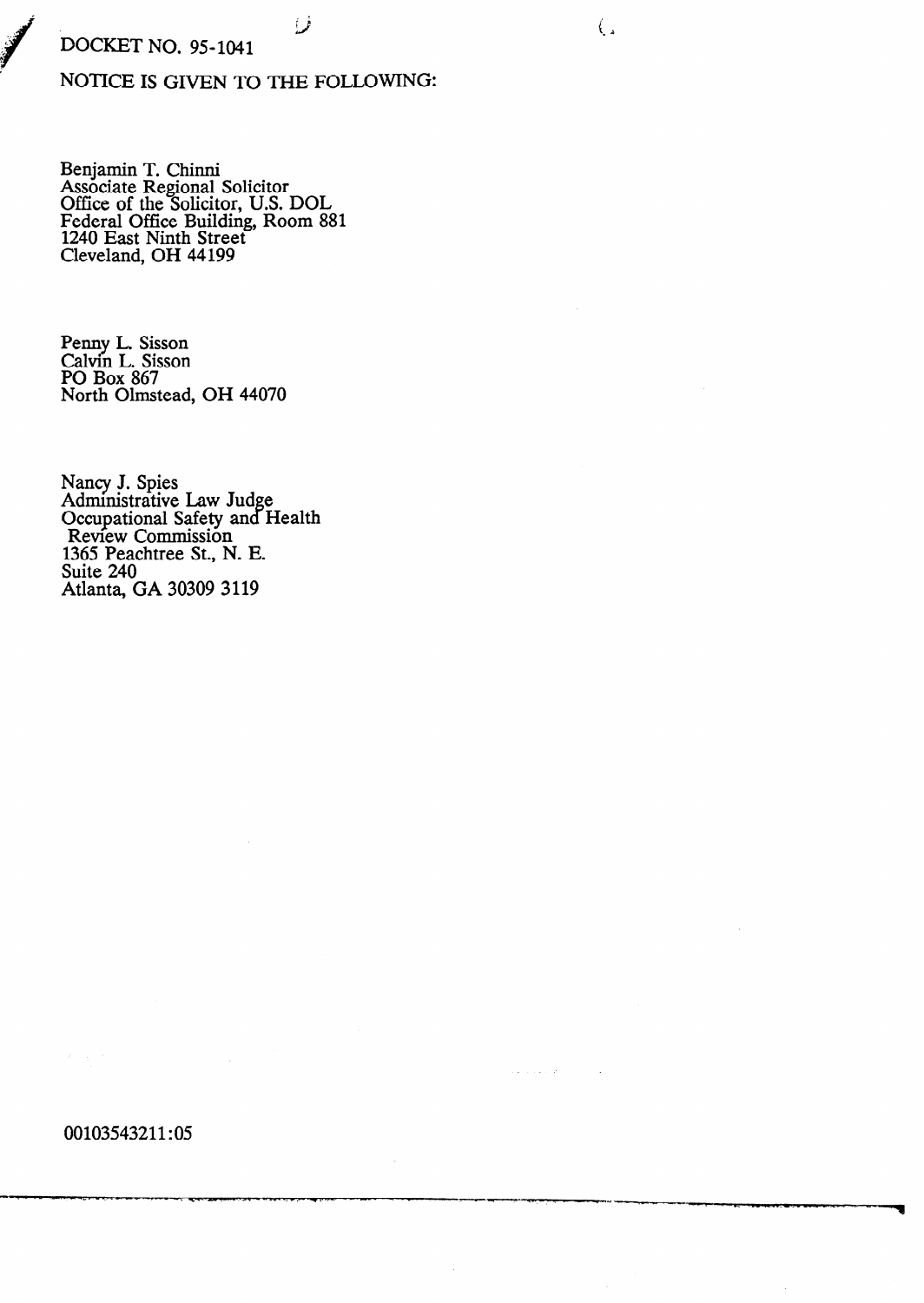

United States of America **OCCUPATIONAL** SAFETY **AND** HEALTH REVIEW COMMISSION 1365 Peachtree Street, N.E., Suite 240 Atlanta, Georgia 30309-3119

.

 $\ddot{\cdot}$ 

tl . . **c,\* ,** 

**Phone: (404) 3474197 FAX (404) 347-0113** 

# SECRETARY OF LABOR, Complainant,

v. .

CALVIN L. SISSON, Employee of Pipeline Development Co.,

-1

OSHRC Docket No.: 95-1041-E

# **FINAL ORDER DISMISSING NOTICE OF CONTEST**

On June 30, 1995, employee Calvin L. Sisson, contested the reasonableness of the dates by which the Secretary required his employer, Pipeline Development Co. (Pipeline), to abate violations set forth in Citation Nos. 1 and 2 issued on May 31, 1995. The case was assigned to the undersigned Judge on July 19, 1995.

The Secretary moves to dismiss the action. Mr. Sisson, through his representative Penny Sisson,<sup>1</sup> filed a detailed opposition to the motion. In addition, Mr. Sisson requests Simplified Proceedings.

Mr. Sisson purports to contest the abatement dates set out in the citations. However, it appears that his greater concern is OSHA's underlying decision not to assert additional violations as a result of its inspection of Pipeline. Mr. Sisson also objects to the fact that the case was settled by OSHA and Pipeline prior to a hearing on the issues. He requests that

<sup>&</sup>lt;sup>1</sup> Penny Sisson has signed documents filed in this case under the title of "acting legal counsel" for Calvin Sisson. However, Ms. Sisson advises that she is not an attorney. Her correct designation is "representative," and were this case presently in a different posture she should comply with Commission's Rules 22(a) and 23 before continuing to act as a representative.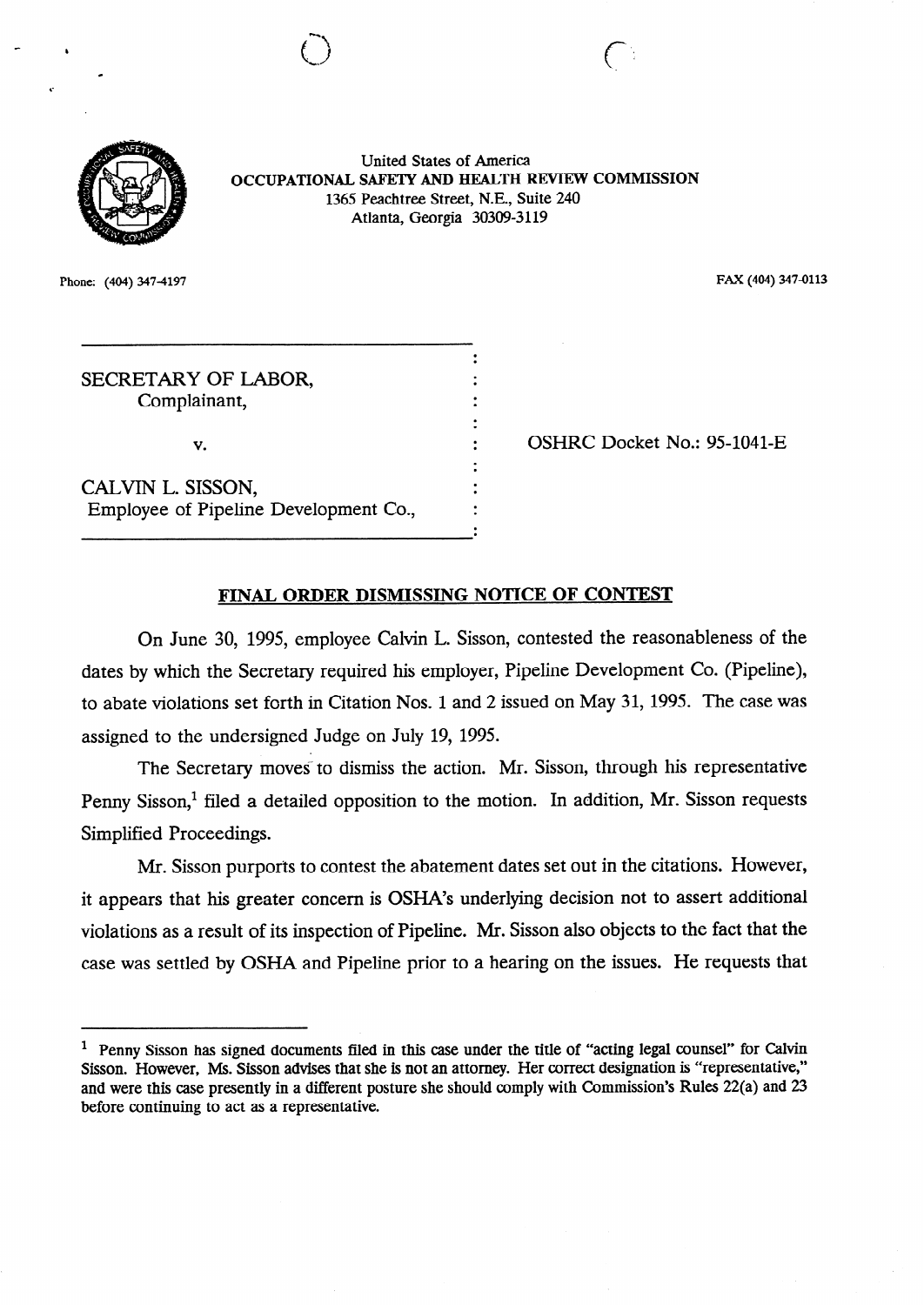this administrative body require OSHA to re-investigate Pipeline and to make a determination different from the one it previously reached. The Commission has no power to order either result. Clearly, the Secretary has sole prosecutorial authority in this area, *Boise Cascade Corp.*, *14 BNA OSHC 1993 (No. 89-3087, 1991).* 

--..

c

The Commission may only review the reasonableness of the abatement dates set by the Secretary in the two citations. Generally, the Secretary sets abatement dates which are sufficient to allow an employer to evaluate the violation, to formulate plans for its correction and to implement those plans. Citation NO. 1 contains eight items; Citation No. 2 has two, The abatement dates set for items 5 through 8, Citation No. 1, are not in issue since the violations were "corrected during inspection." Items 1 through 4 relate to Pipeline's spray booth operation. The abatement dates set for items 1 and 4 were June 8 and June 6, 1995, respectively. In the June 22, 1995 informal settlement agreement reached by OSHA and Pipeline both dates were extended to June 27, 1995. Item 2 was set to be abated by June 6 and item 3 by July 3, 1995. The abatement date set for Citation No. 2, item 1, was July 3 and was June *18, 1995 for item 2.* This latter date was also extended in the informal settlement agreement to June 27, 1995. All of the dates of the abatement schedule have now passed. There remains no active case or controversy which may be resolved in this proceeding. The action is now *moot.* see *oil, Chem. &Atomic Workers Intl, 16 BNA OSHC 1339,* 1341, n. 8 (NO. 91-3349, 1993).

Mr. Sisson's final argument does not require a different result. He contends that the case cannot be considered moot since the injury and illness report, in Mr. Sisson's opinion, has not been adequately corrected. The argument is misplaced. The reasonableness of the date set, rather than the adequacy of the abatement, is at issue in an employee's contest of abatement dates. *United Auto Workers, Local 588 (Ford Motor Co.) v. OSHRC*, 557 F.2d 607 (7th Cir. 1977); *Marshall v. Oil, Chem. & Atomic Workers Intl*, 647 F.2d 383 (3d Cir. 1981).

Since the case must be dismissed, it is unnecessary to address Mr. Sisson's motion for simplified proceedings. Accordingly, it is ORDERED:

1. The motion to dismiss is GRANTED.

2. The notice of contest of Calvin L. Sisson is DISMISSED as moot.

*3 .* The abatement dates set in the citation, as amended by the informal settlement agreement, are affirmed.